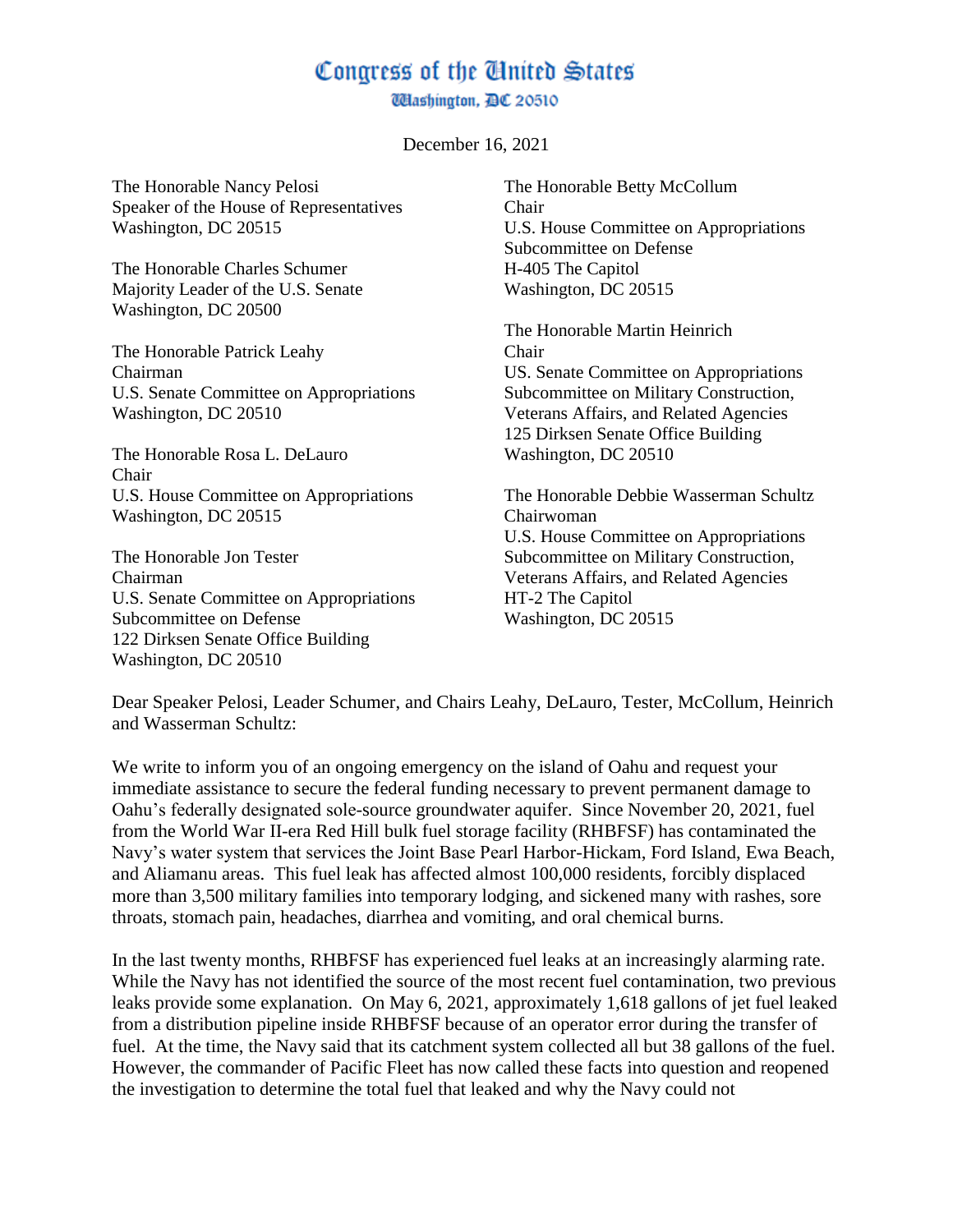Congressional and Appropriations Leadership December 16, 2021 Page 2

accurately account for missing fuel. On November 20, 2021, the Navy reported another leak of approximately 14,000 gallons of a mix of water and fuel in RHBFSF's lower tunnel. That waterfuel mix released after an operator collided with a fire suppression line and ruptured it. The Navy has not explained how fuel got into the fire suppression line, including if it is fuel associated with the May 2021 release or some other leak. Regardless, the Hawaii Department of Health tested the water in the Navy's Red Hill shaft and well adjacent to the fuel facility, detected gasoline- and diesel-range hydrocarbons at levels up to 350 times what the state considers safe, and recommended that users stop using the water.

Importantly, these recent fuel leaks follow a years-long effort by state and federal regulators to improve the safety of RHBFSF following a January 2014 leak when about 27,000 gallons of jet fuel leaked from a fuel tank. The Navy concluded that the cause of that specific leak was poor contractor performance during a routine tank repair. However, it also learned that the Navy ignored the alarm from its own leak monitoring system when it sounded. The 2014 accident and the leaks that followed are indicative of a Navy organizational culture at RHBFSF where safety and accountability are given inadequate attention—a culture that persists today.

We recognize that this is an ongoing public health emergency, and the Navy will need to continue to work with state and local regulators to address this crisis. It must also communicate its long-term needs to Congress so that we can provide the federal funding to protect the people of Hawaii and our service members and their families from continued threats to the drinking water. Nevertheless, we request your immediate assistance to make available all appropriate federal resources in the short-term to address this emergency. Specifically, we ask the following:

## **Demand the Department of Defense spare no expense to address the immediate crisis:**

We must bring the full power of Congress to bear on the Department of Defense (DoD) to ensure that it is spending every dollar it has available to address this emergency right now. We are deeply concerned that despite this being a crisis of its own making, the Navy may be reluctant to spend the money required to meet the moment because of concerns about unknown future emergency needs or simply not wanting to own the long-term costs associated with this crisis.

We respectfully request your commitment to work with us to ensure that DoD senior leaders understand the gravity of the situation and commit whatever resources are required to identify, isolate, and remediate the source of the contamination; make impacted military and civilian families whole; and put in place water treatment and filtration to ensure the drinking water is safe for the public. Congress should assure the department that it will backfill its expenses in the next available funding bill so that it can continue to commit the serious resources needed to protect the people of Oahu from any continued public health threat, but DoD must act right away.

**Fund future requirements as part of the next must-pass spending bill:** We ask for your commitment that Congress will provide robust funding to support ongoing federal activities to improve safety and operations at RHBFSF. The next must-pass spending bill should provide the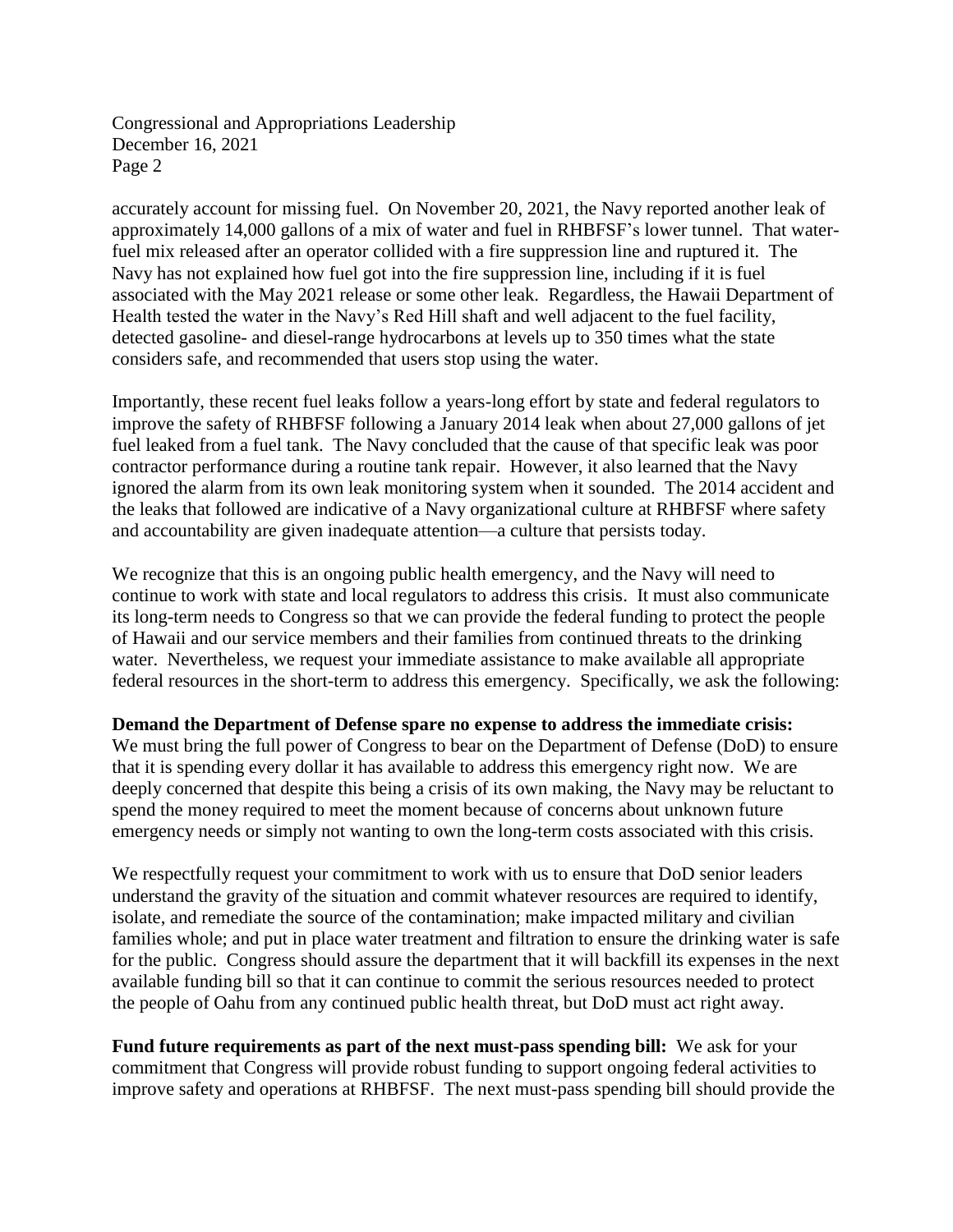Congressional and Appropriations Leadership December 16, 2021 Page 3

Navy, Environmental Protection Agency (EPA), the Department of Health and Human Services, and other federal agencies the resources they need to monitor, detect, and ultimately prevent future fuel leaks. While we will continue to work with federal, state, and local stakeholders to identify their precise needs, we see immediate funding requirements in three key areas:

- **Environmental protection**:Congress must provide funding to maintain a local lab that can regularly test water samples at the concentration level that is necessary to ensure the drinking water remains safe. This lab should also have the capability to rapidly test contaminated soil to accurately assess any level of contamination. While the Navy has started the process to establish this lab at the University of Hawaii, we need to ensure it is well resourced for the long term. We also need to provide funding to strengthen EPA's oversight of the Navy's management of RHBFSF. Because it is clear that the Navy has failed to manage RHBFSF to a standard that protects the health and safety of the people of Hawaii, the EPA should take on a more involved oversight role of the facility. It has the expertise and the public's trust in terms of safely managing underground fuel storage tanks, but it needs funding for this expanded oversight mission.
- **Infrastructure improvements**: Congress must provide funding to rapidly improve the safety of RHBFSF's pipeline system and other critical facility infrastructure. While the Navy has provided sustainment dollars to repair and modernize the fuel tanks and fire suppression system, the department has woefully underinvested in the pipelines that move fuel between the Joint Base Pearl Harbor-Hickam piers and the fuel farm. Portions of this decades-old pipeline system date back to the Second World War and are not managed in accordance with federal pipeline standards. We need a massive investment of sustainment funds to harden the facility's infrastructure against accidents that could happen in the short run even as we deal with the future of RHBFSF. We also need to install leak detection systems in the underground tunnel network; make other emergency repair actions to critical facility infrastructure; and bring the pipeline network into compliance with the standards set by other federal agencies to help guard against future fuel leaks.
- **Study future risks**:Congress must fund an urgent, comprehensive investigation of the RHBFSF fuel system to map out the underground network used to transfer fuel from the refueling pier to the fuel tanks so we can identify other future vulnerable points within the system, even as we make improvements in the short term. The Navy currently uses 1940s schematics of the pipeline system to inform its understanding of the network, and it does not know the extent of the infrastructure or its vulnerabilities.

We also need an independent hydrology study and ground water flow mapping study that will give state and local regulators, and the Navy, better information about the immediate and long-term risks surrounding RHBFSF. The underground fuel tanks are 100 feet